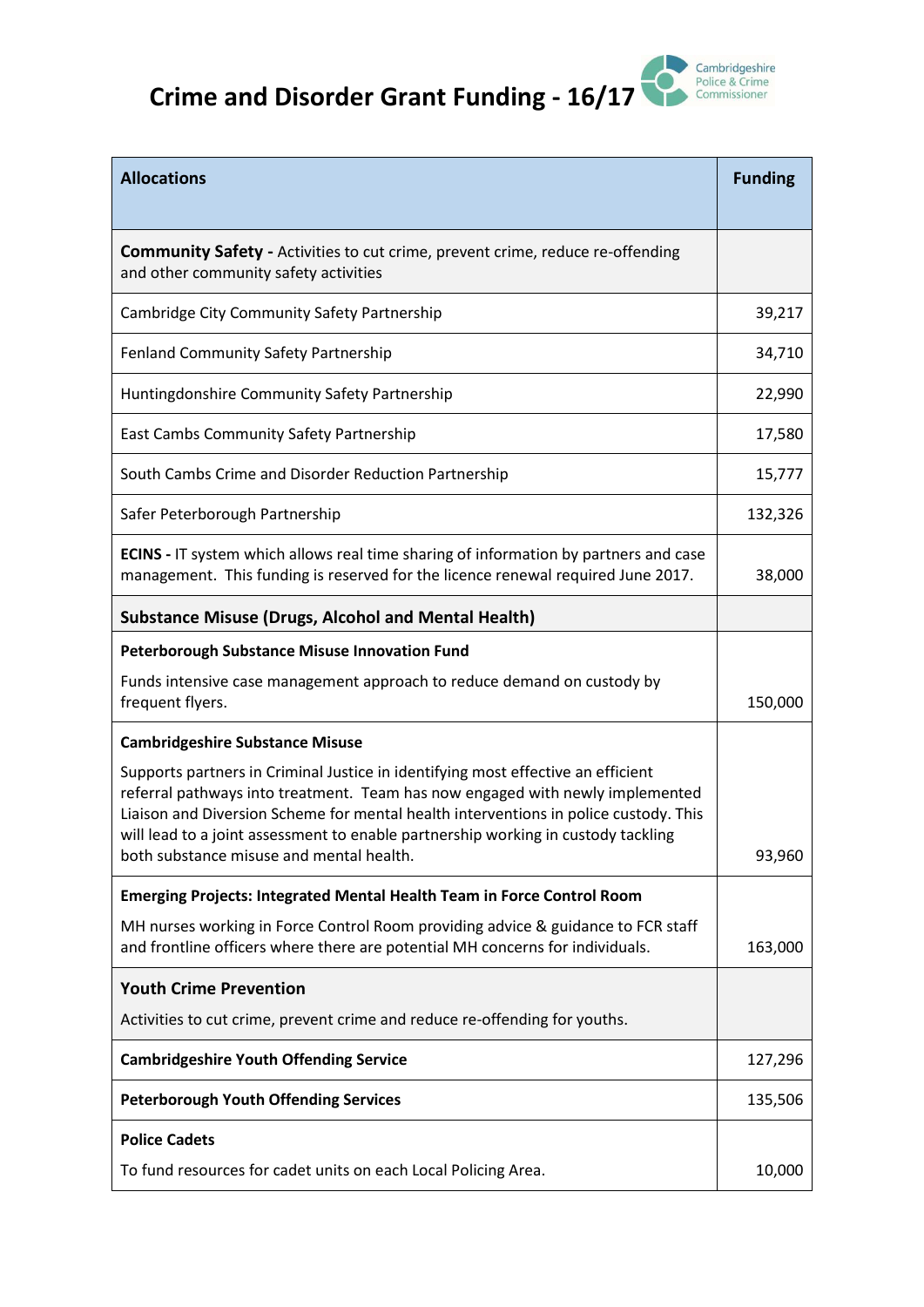## **Crime and Disorder Grant Funding - 16/17**



| <b>Offender Management</b>                                                                                                                                                                                                                                                                            |        |
|-------------------------------------------------------------------------------------------------------------------------------------------------------------------------------------------------------------------------------------------------------------------------------------------------------|--------|
| <b>County-Wide Integrated Offender Management</b>                                                                                                                                                                                                                                                     |        |
| IOM works with those offenders that cause the public the most harm by nature of<br>the risk they cause the public and the volume of offences they commit. Funding<br>provided covers the salary costs for the IOM Co-ordinator. The co-ordinator ensures<br>that all partners are engaged.            |        |
|                                                                                                                                                                                                                                                                                                       | 45,000 |
| <b>Multi-Agency Public Protection Agency (MAPPA)</b>                                                                                                                                                                                                                                                  |        |
| MAPPA are a set of arrangements to manage the risk posed by the most serious<br>sexual and violent offenders under the provisions of sections 325 to 327B of the<br>Criminal Justice Act 2003. They bring together the Police, Probation and Prison<br>Services into the MAPPA Responsible Authority. | 50,000 |
| <b>Safeguarding Boards</b>                                                                                                                                                                                                                                                                            |        |
| All Safeguarding Boards must report at the end of the first six months with a clear<br>direction of travel towards consolidation/merging of the Boards.                                                                                                                                               |        |
| <b>Cambridgeshire Local Safeguarding Children Board</b>                                                                                                                                                                                                                                               |        |
| To safeguard and promote the welfare of children. This should be done by:                                                                                                                                                                                                                             |        |
| Developing local safeguarding policy and procedures and scrutinising local<br>arrangements.                                                                                                                                                                                                           | 48,468 |
| Peterborough Local Safeguarding Children Board                                                                                                                                                                                                                                                        |        |
| To safeguard and promote the welfare of children. This should be done by:                                                                                                                                                                                                                             |        |
| Developing local safeguarding policy and procedures and scrutinising local<br>arrangements.                                                                                                                                                                                                           | 37,773 |
| <b>Cambridgeshire Safeguarding Adults Board</b>                                                                                                                                                                                                                                                       |        |
| To enable Board to help and safeguard adults with care and support needs, ensuring<br>safeguarding arrangements are in place as defined by the Care Act 2014 and<br>statutory guidance.                                                                                                               | 48,468 |
| <b>Peterborough Safeguarding Adults Board</b>                                                                                                                                                                                                                                                         |        |
| To enable Board to help and safeguard adults with care and support needs, ensuring<br>safeguarding arrangements are in place as defined by the Care Act 2014 and<br>statutory guidance.                                                                                                               |        |
|                                                                                                                                                                                                                                                                                                       | 37,773 |
| <b>Rural Crime</b>                                                                                                                                                                                                                                                                                    |        |
| <b>Cambridgeshire Countryside Watch</b>                                                                                                                                                                                                                                                               | 12,337 |